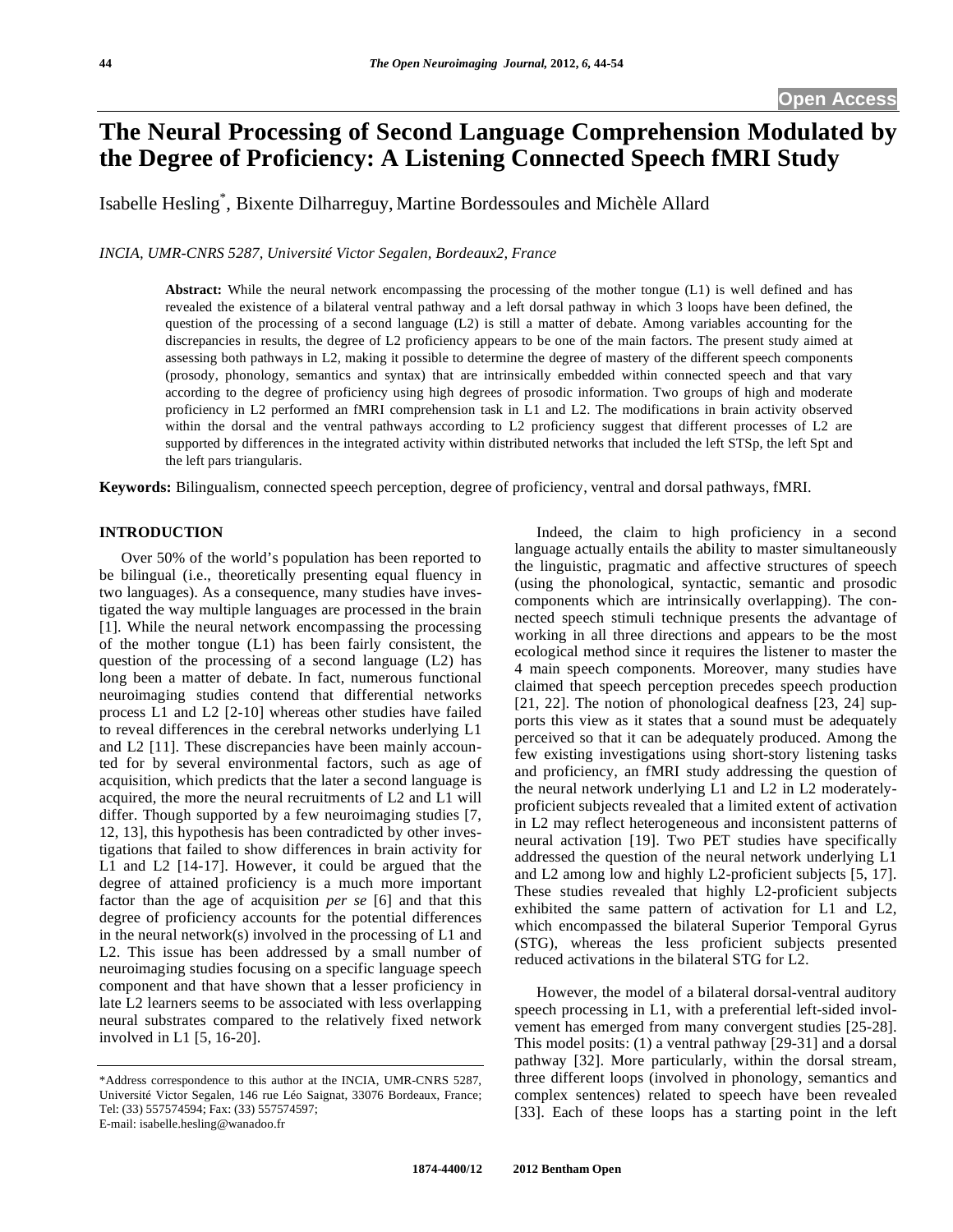parietal or temporal areas and finally projects to frontal areas due to its connection via the arcuate fasciculus [34].

 Assessing both pathways during L2 auditory speech comprehension is of considerable interest since it allows for determining the degree of mastery of L2 according to L2 proficiency in a wide language network. The aim of the present study is therefore to address the question of differences between the neural networks, including the ventral and dorsal pathways, elicited by presentation of expressive connected speech stimuli in French (L1) and English (L2). Using functional Magnetic Resonance Imaging (fMRI) and connected speech stimuli with high degrees of prosody, two groups of late learners of L2 with moderate and high proficiency are compared.

# **MATERIALS AND METHODS**

#### **Subjects**

 Twenty-eight right-handed French late learners of English (aged 22-43 years, mean 31 years  $\pm$  7.02) participated in the study after having given their informed written consent in accordance with the guidelines approved by the Ethics Committee of the Bordeaux Medical University. So as to constitute a group of high proficiency in English, half of the subjects were recruited among English teachers and researchers having just returned from Anglophone countries. The subjects constituting the group of moderate proficiency in English were recruited among students in biology and the university staff. Both groups were homogeneous with respect to handedness (all right-handed), sex (7 males, 7 females), age of L2 acquisition (mean age 11 years old,  $\pm$  0.5), means of L2 acquisition (formal instruction in primary and secondary school) and level of education (from Bachelor's degree to Bachelor's degree  $+5$ , no significant difference between the two groups,  $p < 0.887$ ).

 Subjects had no hearing or neurological disorders and normal structural MRI scans. They had no prior experience of either behavioral or fMRI tasks and were not familiar with the stimulus materials.

# **Pre-Scanning Aural Dictation Test: High and Moderate English Proficiency Groups**

 Subjects' proficiency was assessed by a discrimination task commonly used in the Foreign Language Department of Bordeaux University. This task, an aural English dictation, which aims at assessing the global percentage of French students' general *perception of English*, allowed us to confirm the *a priori* determination of both groups. Results were analyzed by two senior lecturers in English blind to the experiment as follows: the number of words correctly perceived by each subject was counted and divided by the number of words in the extract (spelling errors were not taken into account). A t-test revealed a significant difference between the two groups  $(p< 0.001)$  with highly proficient L2 subjects presenting a global perception of the English extract ranging from 90 to 99% (mean 94,6 %,  $\pm$  3.02), whereas moderately proficient L2 subjects presented a global perception ranging from 50 to 70 % (mean 59,67 %,  $\pm$ 5.46).

# **Stimuli**

 Two English and French 90-s-long prosodic connected speech stimuli were recorded by trained native speakers in a soundproof room at a 16 bits/44.1 kHz sampling rate. The English stimulus recording was an extract of "The open boat" by Stephen Crane [35] , and the French one was an extract which was similar to the English one in terms of level of language, style and prosody ("Et si c'était vrai", by Marc Lévy), [36]. Both the English and French 90-s-long recordings were digitally cut at sentence boundaries to obtain 3 fragments of 30-s-long activation periods for each language. So as to avoid any disturbing noise, the 5 ms of the beginning of each fragment were gradually increased (fade-in process) and the 5 ms of the end of each fragment were gradually decreased (fade-out process).

### **fMRI Procedure**

 The fMRI protocol consisted in 6 thirty-second-long stimuli placed within 7 fifteen-second-long rest periods, the total length of the procedure being 4 minutes and 45 seconds. Participants were asked to listen to the stimuli while remaining motionless and to keep their eyes closed. The speech stimuli were presented binaurally through headphones specifically designed for use in the scanner (MR Confon, Magdeburg, Germany). The English and French stimuli were not crossed purposely so as to prevent subjects from switching from one language to the other. However, the language stimuli order was counterbalanced across subjects (within each group).

### **Post-Scanning Aural Dictation Test**

 After the scanning session, subjects were exposed to an aural dictation, called 'post-scanning test', corresponding to the L2 stimuli presented in the scanner. This task allowed for determining the global percentage of French students' general *perception of English* but also allowed for classifying the percentage of mistakes according to syntactic, phonetics and lexical errors. For example in the sentence "There was a considerable silence as the boat bumped over the furrowed sea to deeper water", if the word "bumped" was not written, it was scored as a lexical error, if the word "furrowed" was written "furrow" it was scored as a phonetic error and if the word "as" was written "has" it was scored as a syntactic error. Each error was only counted once. Results were analyzed by two senior lecturers in English blind to the experiment. Statistical analyses were performed by t-tests.

# **fMRI Acquisition**

 The MRI data were collected at 1.5 Tesla using an Intera Philips system (Philips Medical System, Best, Netherlands) equipped with an eight-element phased-array head coil. For each subject, a series of 95 functional scans were acquired using a T2\*-weighted single shot echo-planar sequence  $(FOV = 256x256,$  Matrix = 128x128, TR/TE = 3000/58 ms, Flip angle =  $90^{\circ}$ , SENSE factor = 2). Each scan included 25 slices (no gap, thickness 4mm) parallel to AC-PC (Anterior Commissure-Posterior Commissure). Three dummy scans were used to reach steady-state magnetization. A high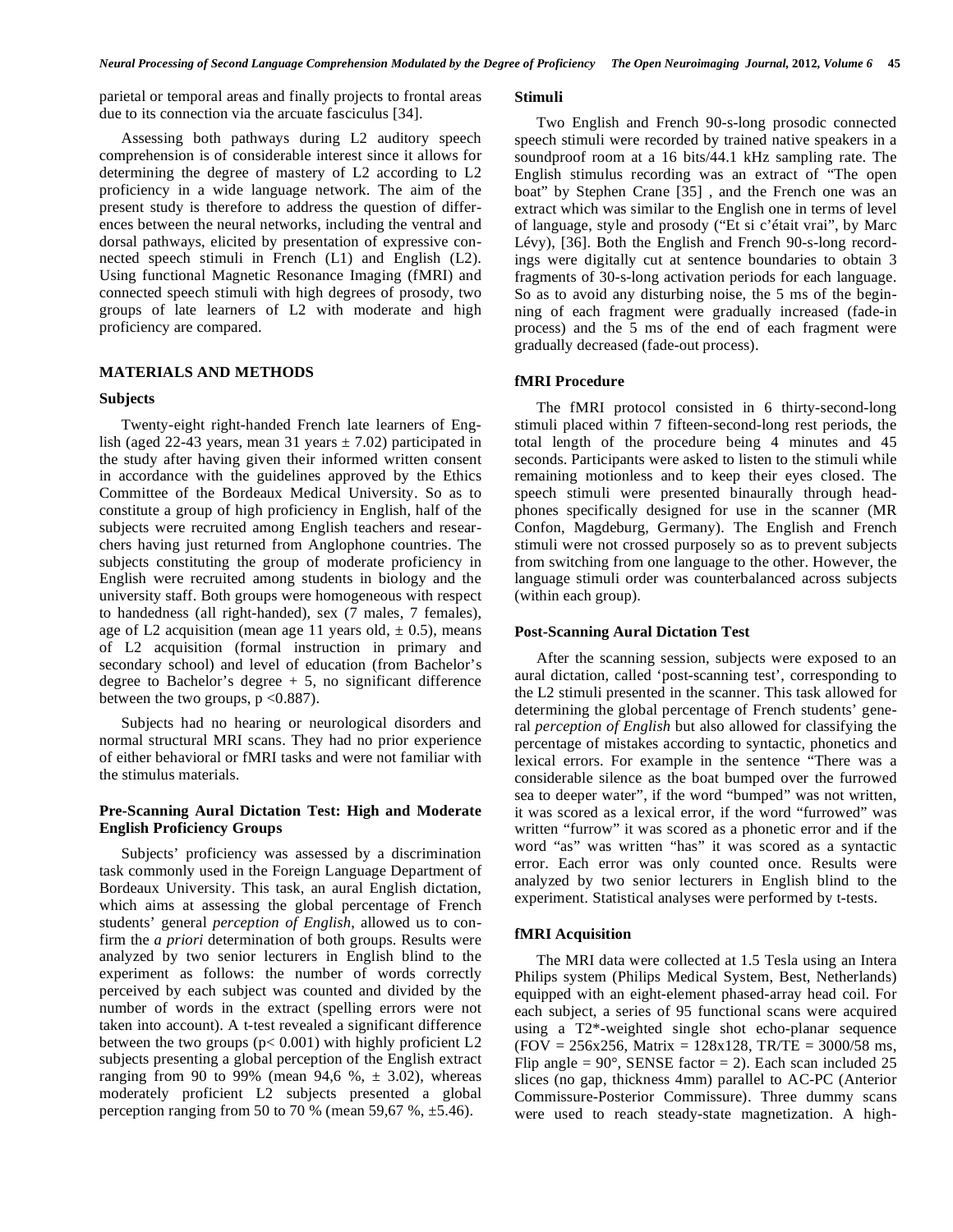resolution T1-weighted anatomic scan was also acquired to obtain a morphological reference (25 slices parallel to AC-PC with a resolution of  $1x1x4$  mm<sup>3</sup>, no gap).

#### **Whole Brain Analyses in L2 and L1**

 All data were analyzed using SPM2 (Statistical Parameter Mapping, Wellcome Department of Imaging Neuroscience, London UK) and MATLAB 7.1 (The Mathworks Inc., Natick, MA, USA) and SPSS 16.0 (SPSS, Chicago).

 For each individual subject, the dynamic scans were adjusted for slice timing differences, realigned to the first scan to correct for head movement, normalized to the standard Montreal Neurological Institute space (MNI) and spatially filtered by applying an  $8 \text{ mm}^3$  Gaussian kernel. High-pass filtering (cut off 128s) was performed to remove low frequency artifacts. Then, a general linear model was used to model the data [37]. The functional time series were modeled by a boxcar model convoluted with a canonical hemodynamic response. After estimation of the model parameters, two linear contrasts, English-Rest and French-Rest, were applied to the parameter estimates to test the effects of the English (L2) and French (L1) listening conditions.

 These two contrasts per participant were then entered in a second-level within-subjects ANOVA analysis to allow inference at the population level for each group (high proficiency, moderate proficiency). First, a conjunction analysis was performed to determine the activated areas in both L1 and L2 [38]. Then, the differences between L1 and L2 were identified by contrasting English-Rest with French-Rest. Clusters of activated voxels were identified with a global height threshold of  $p < 0.05$  FDR-corrected for multiple comparisons and an extent threshold of 100 voxels. Anatomical localization was performed using the AAL atlas [39].

### **ROIs Analyses in L2**

 To compare the behavior of the brain areas potentially involved in the ventral and dorsal pathways for L2 processing across groups (highly and moderately-proficient subjects), an ROI analysis was conducted. Each ROI was defined as an 8 mm-diameter sphere centered in published coordinates from a meta-analysis [33] and from a general paper on dorsal and ventral streams [27], (Table **1**). Then, a Pearson correlation test was performed to assess the strength between BOLD signal and scores of the after scanning test (global perception percentage, syntactic, phonetics and lexical mistakes percentage).

# *Ventral Pathway*

 Three ROIs that have been associated in the ventral pathway per hemisphere i.e., the posterior Superior Temporal Sulcus (STSp), the Middle Temporal Gyrus (MTG or T2ml) and the Inferior Temporal Gyrus (ITG or pole) were symmetrically selected. Data were extracted for each participant and entered in an ANOVA analysis with Hemisphere (2) and ROI (3) as within-subject factors and Group (2) as a between-subject factor. Post-hoc analyses were performed by t-tests.

# *Dorsal Pathway*

 Three ROIs that have been associated in the dorsal pathway *per se* for the left hemisphere, i.e. 1 temporo-parietal ROI (Spt), 2 frontal ROIs: 1 pars opercularis (F3opd), 1 pars triangularis (the ventral part of the pars triangularis, i.e., F3tv) were selected.

### **Table 1. Coordinates of Centre Voxels of the Bilateral Ventral Stream and the Left Dorsal Stream, the Left 3 Loops and the T1 a Common to the 3 Loops**

| Location             | <b>MNI</b> Coordinates | X     | у     | Z     |
|----------------------|------------------------|-------|-------|-------|
|                      | <b>STSp</b>            | $-50$ | $-54$ | 22    |
| Left Ventral stream  | MTG (T2ml)             | $-57$ | $-37$ | 1     |
|                      | ITG (pole)             | -47   | 6     | $-24$ |
|                      | <b>STSp</b>            | 50    | $-54$ | 22    |
| Right Ventral stream | MTG (T2ml)             | 57    | $-37$ | 1     |
|                      | ITG (pole)             | 47    | 6     | $-24$ |
|                      | Spt                    | $-54$ | $-38$ | 12    |
| Left Dorsal stream   | F <sub>3</sub> opd     | -49   | 16    | 24    |
|                      | F3ty                   | $-44$ | 26    | 2     |
|                      | <b>SMG</b>             | $-42$ | $-52$ | 37    |
| Loop for phonology   | F3td                   | $-44$ | 23    | 15    |
|                      | AG                     | -45   | -68   | 26    |
| Loop for semantics   | preF3opd               | $-42$ | 4     | 36    |
| Loop for complex     | STSp                   | $-50$ | $-54$ | 22    |
| sentences            | F2p                    | $-37$ | 10    | 48    |
| Common area          | T <sub>1</sub> a       | $-57$ | $-13$ | -8    |

*Note*: STSp refers to posterior Superior Temporal Sulcus, MTG to Middle Temporal Gyrus, ITG to Inferior Temporal Gyrus, Spt to Sylvian parietotemporal, T1a to anterior superior temporal sulcus, SMG to Superior Marginal Gyrus, AG to Angular Gyrus, preF3opd to dorsal preF3 opercularis, F3tv to ventral F3 triangularis, F3td to dorsal F3 triangularis, F3opd to dorsal F3 opercularis, F2p to posterior F2.

 To further investigate the dorsal pathway by determining the degree of mastery of different speech components within L2-connected speech processing across the 2 groups, 7 supplementary left ROIs were selected based on the assumption advanced by Vigneau and collaborators [33] concerning the existence of 3 distinct loops, each of them connected by the arcuate fasciculus, involved in either phonology, semantics or complex verbal materials. For the phonological loop, 1 parietal ROI (SMG) and 1 frontal pars triangularis ROI (the dorsal part of the pars triangularis, i.e., F3td) were selected, for the semantics loop 1 parietal ROI Angular Gyrus (AG) and 1 frontal pars opercularis ROI (preF3opd) were selected and for the complex sentences loop 1 frontal ROI in the dorsal part of the middle frontal gyrus (F2p) was chosen (the STSp having already been selected for the ventral pathway). Since the anterior superior temporal gyrus (T1a) has been revealed to be activated in all three loops, this specific region was also selected. Data were extracted for each participant and entered in an ANOVA analysis with ROI (10) as withinsubject factor and Group (2) as a between-subject factor. Post-hoc analyses were performed by t-tests.

#### **Functional Connectivity Analysis in L2**

A supplemental functional connectivity analysis aiming at identifying brain areas functionally correlated with the starting point of the left dorsal pathway (left Stp) was performed for each group. First, data were controlled for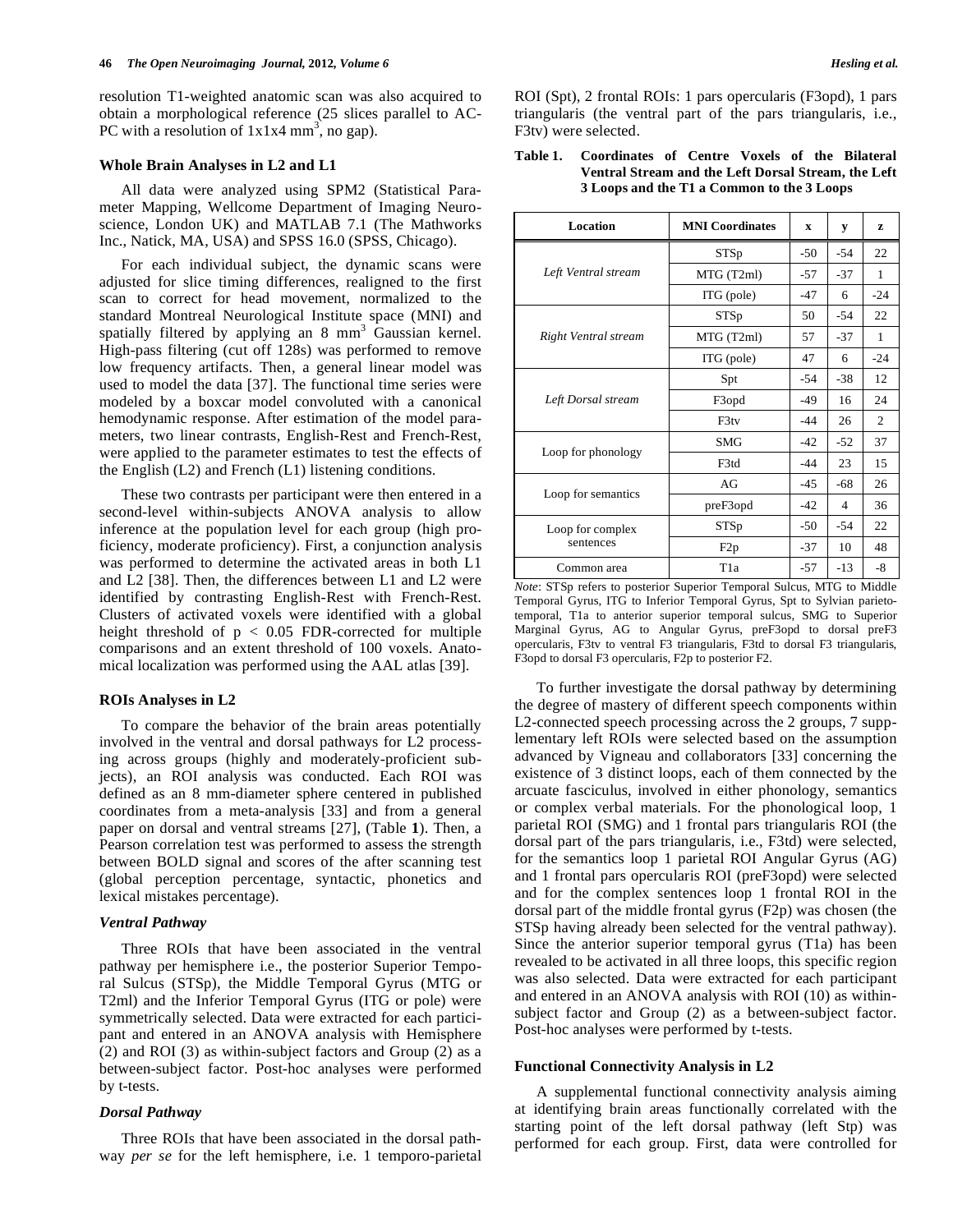extensive movements. No subject was excluded from the subsequent analysis since movements were lower than 1mm and  $1^\circ$  in any of the x, y, z directions. Then, the brain voxels time series were normalized to the same mean intensity and restricted to the 2m30s-long-period corresponding to the English listening stimulus. Next, a temporal correlation analysis was performed for each subject with a simple regression model in which each brain voxel time course was regressed against the left Stp reference time course. This reference time course was built with the voxels time courses extracted from the left Stp ROI defined above which were projected onto the first eigenvector of that ROI to create a summary time course. The resulting parameter map for this correlation for each subject was then entered in a group-level analysis to demonstrate brain areas which were functionally connected with the left Stp (one sample t-test,  $p < 0.01$  FDRcorrected with an extent threshold of 100 voxels).

# **RESULTS**

### **Post-Scanning L2 Aural Dictation Test**

 A t-test revealed a significant difference between the two groups for L2 ( $p$ < 0.001) with highly-proficient L2 subjects presenting a global perception of the English extract ranging from 92 to 99% (mean 96.7 %,  $\pm$  1.93), whereas moderatelyproficient L2 subjects presented a global perception ranging from 50 to 67 % (mean 60.1 %, ±4.56). For syntax, a t-test revealed a significant difference between the two groups for L2 ( $p < 0.001$ ) with highly-proficient L2 subjects presenting a success rate ranging from 96 to 100% (mean 98.8%,  $\pm$ 1.09), whereas moderately-proficient L2 subjects presented a success rate ranging from 74 to 86 % (mean 78.3 %,  $\pm 3.6$ ). For phonetics, a t-test revealed a significant difference between the two groups for L2 ( $p$ < 0.001) with highlyproficient L2 subjects presenting a success rate ranging from 98 to 100% (mean 98.8%,  $\pm$  0.77), whereas moderatelyproficient L2 subjects presented a success rate ranging from 80 to 91 % (mean 87.85 %, ±3.18). For lexicon, a t-test revealed a significant difference between the two groups for L2 ( $p < 0.001$ ) with highly-proficient L2 subjects presenting a success rate ranging from 98 to 100% (mean 99%,  $\pm$  0.55), whereas moderately-proficient L2 subjects presented a success rate ranging from 90 to 97 % (mean 93.9 %,  $\pm 2.05$ ).

#### **Whole-Brain Analyses in L2 and L1**

# *Conjunction Analyses*

Whatever the groups (high or moderate), common activated areas between second and native languages were observed bilaterally in the superior temporal gyrus (STG, BA 22) and the middle temporal gyrus (MTG, BA 21), and in the left cerebellum. Moreover, for highly proficient L2 subjects, supplementary areas such as the bilateral ITG (BA 38), the bilateral IFG (BA 44) and the right cerebellum were activated by both second and native languages (Fig. **1**, Table **2**).



**Fig. (1).** Conjunction maps between English (L2) and French (L1) contrasts revealing common areas sharing the same activity between the two languages in highly proficient L2 subjects (**A**) and in moderately proficient L2 subjects (**B**). Threshold at P<0.05, FDR-corrected for multiple comparisons with a spatial extent of at least 100 voxels.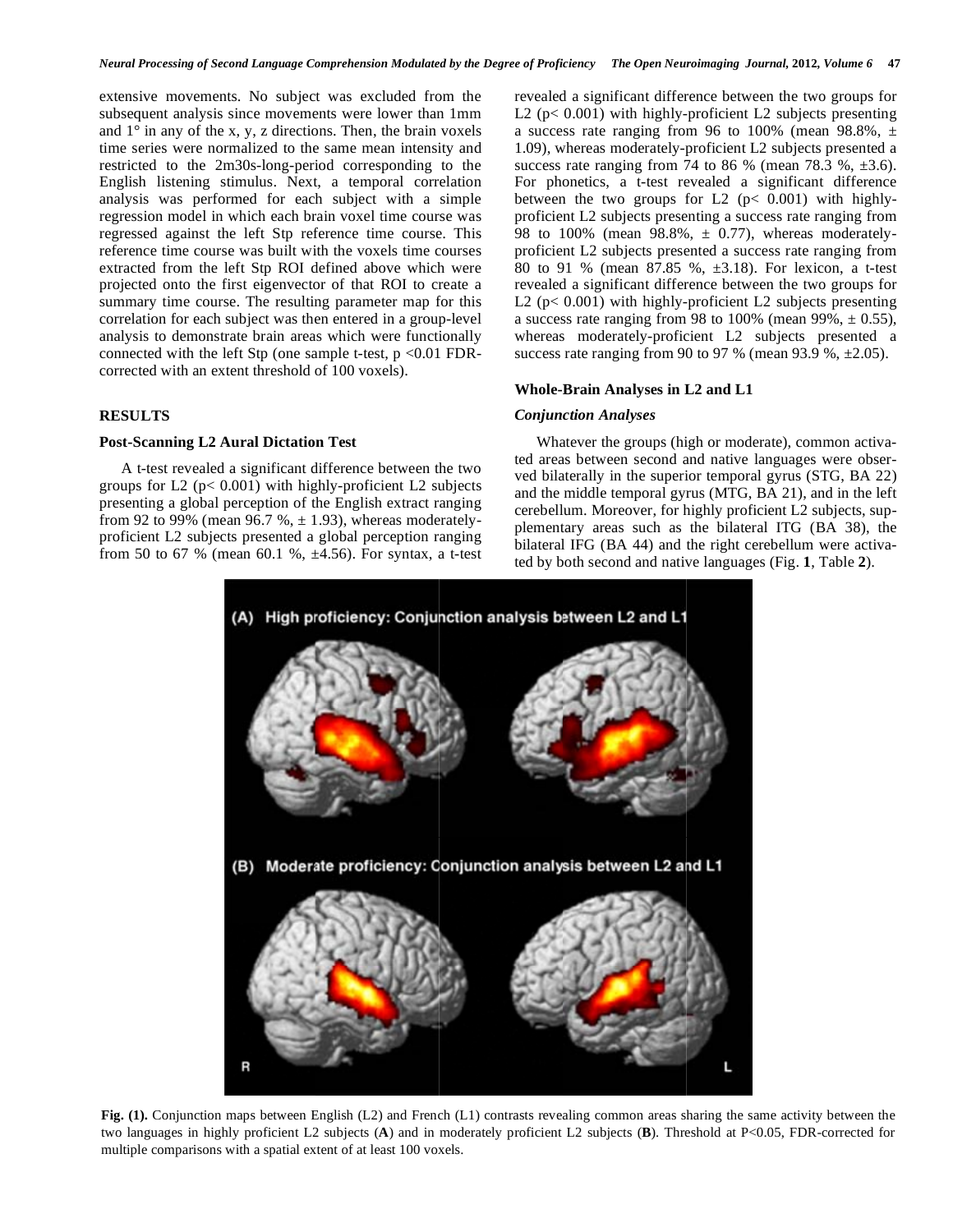| <b>Brain</b> area                           | $\mathbf K$                             | $T_{max}$                            | <b>Location (MNI coordinates)</b> |              |       |
|---------------------------------------------|-----------------------------------------|--------------------------------------|-----------------------------------|--------------|-------|
|                                             |                                         |                                      | $\mathbf X$                       | y            | z     |
|                                             | L2 and L1 in highly proficient subjects |                                      |                                   |              |       |
| Left MFG                                    | 149                                     | 5.50                                 | $-44$                             | 2            | 48    |
| Left STG                                    | 7659                                    | 35.53                                | $-58$                             | $-16$        | $-4$  |
|                                             |                                         | This cluster also includes subpeaks  |                                   |              |       |
|                                             | <b>ITG</b>                              | 33.18                                | $-54$                             | $-8$         | $-18$ |
|                                             | <b>IFG</b>                              | 9.54                                 | $-46$                             | 34           | $-6$  |
| Left cerebellum                             | 563                                     | 9.83                                 | $-30$                             | $-64$        | $-30$ |
| Right IFG                                   | 513                                     | 7.76                                 | 50                                | 20           | 14    |
| <b>Right MFG</b>                            | 245                                     | 6.10                                 | 52                                | $\mathbf{0}$ | 48    |
| Right STG                                   | 6706                                    | 27.40                                | 62                                | $-4$         | $-12$ |
|                                             |                                         | This cluster also includes a subpeak |                                   |              |       |
|                                             | <b>ITG</b>                              | 25.70                                | 62                                | $-40$        | $-12$ |
| Right cerebellum                            | 713                                     | 12.02                                | 28                                | $-68$        | $-24$ |
| L2 and L1 in moderately proficient subjects |                                         |                                      |                                   |              |       |
| Left STG                                    | 4266                                    | 19.39                                | $-58$                             | $-10$        | $-4$  |
| Left cerebellum                             | 466                                     | 7.23                                 | $-22$                             | $-62$        | $-32$ |
| Right STG                                   | 4140                                    | 24.82                                | 60                                | $-6$         | $-4$  |

*Note*: MFG refers to Middle Frontal Gyrus, IFG to Inferior Frontal Gyrus, STG to Superior Temporal Gyrus, ITG to Inferior Frontal Gyrus. Threshold at P <0.05, FDR-corrected for multiple comparisons with a spatial extent of at least 100 voxels, K referring to the cluster size in voxels. The T maxima and MNI coordinates are for the peak activated voxel in each cluster.

#### *L1 High vs. L1 Moderate Analyses*

Whatever the contrast  $(L1 \text{ High} > L1 \text{ Modern})$ Moderate  $> L1$  High), no brain areas were found to be significantly more activated for the native language.

### *L2 > L1 Analyses*

 Contrast analysis for both the highly- and moderatelyproficient L2 groups did not reveal any significant brain areas which would be more activated for the second language as compared to the native language (Table **3**).

#### *L1>L2 Analyses*

 Whereas no brain area was more activated in the native language as compared to the second language for the highlyproficient L2 group, the moderately-proficient L2 group revealed significantly greater activation in the ITG (BA 38) and the middle temporal lobe (BA 22-21) bilaterally for their native language as compared to their second language (Table **3**).

# **ROIs Analyses in L2**

# *Ventral Pathway*

 Concerning the ventral pathway, there was a statistically significant main effect of Group ( $F_{(1,26)} = 54.66$ , p<0.001, and a statistically main effect of ROI ( $F_{(2,25)} = 50.11$ , p<0.001) whereas no significant main effect of Hemisphere was revealed. However, these results were qualified by a significant interaction of Group x ROI ( $F_{(2,25)} = 5.36$ , p<0.006), a significant interaction of ROI x Hemisphere

**Table 3. L1** *vs***. L2 in L2 Highly and Moderately Proficient Subjects** 

| <b>Brain area</b>                    | K                                    | $T_{max}$ | <b>Location (MNI coordinates)</b> |       |       |  |  |
|--------------------------------------|--------------------------------------|-----------|-----------------------------------|-------|-------|--|--|
|                                      |                                      |           | $\mathbf x$                       | y     | Z     |  |  |
|                                      | L1-L2 moderately proficient subjects |           |                                   |       |       |  |  |
| Left ITG                             | 222                                  | 7.62      | -58                               | $-4$  | $-20$ |  |  |
| Right ITG                            | 243                                  | 8.45      | 52                                | $-14$ | $-20$ |  |  |
| L2-L1 moderately proficient subjects |                                      |           |                                   |       |       |  |  |
|                                      |                                      |           |                                   |       |       |  |  |
| L1-L2 highly proficient subjects     |                                      |           |                                   |       |       |  |  |
|                                      |                                      |           |                                   |       |       |  |  |
| L2-L1 highly proficient subjects     |                                      |           |                                   |       |       |  |  |
|                                      |                                      |           |                                   |       |       |  |  |

*Note*: Threshold at P <0.05, FDR-corrected for multiple comparisons with a spatial extent of at least 100 voxels, K referring to the cluster size in voxels. The T maxima and MNI coordinates are for the peak activated voxel in each cluster.

 $(F<sub>(2.25)</sub> = 3.34, p<0.05)$ , and a significant interaction of Hemisphere x ROI x Group ( $F_{(5,25)} = 4.62$ , p<0.02). No significant differences were revealed for Hemisphere x Group. Follow-up t-tests revealed that the 3 left ROIs as well as their right counterparts were significantly more activated in the highly proficient L2 group as compared to the moderately proficient L2 group (left STSp, p<0.001; left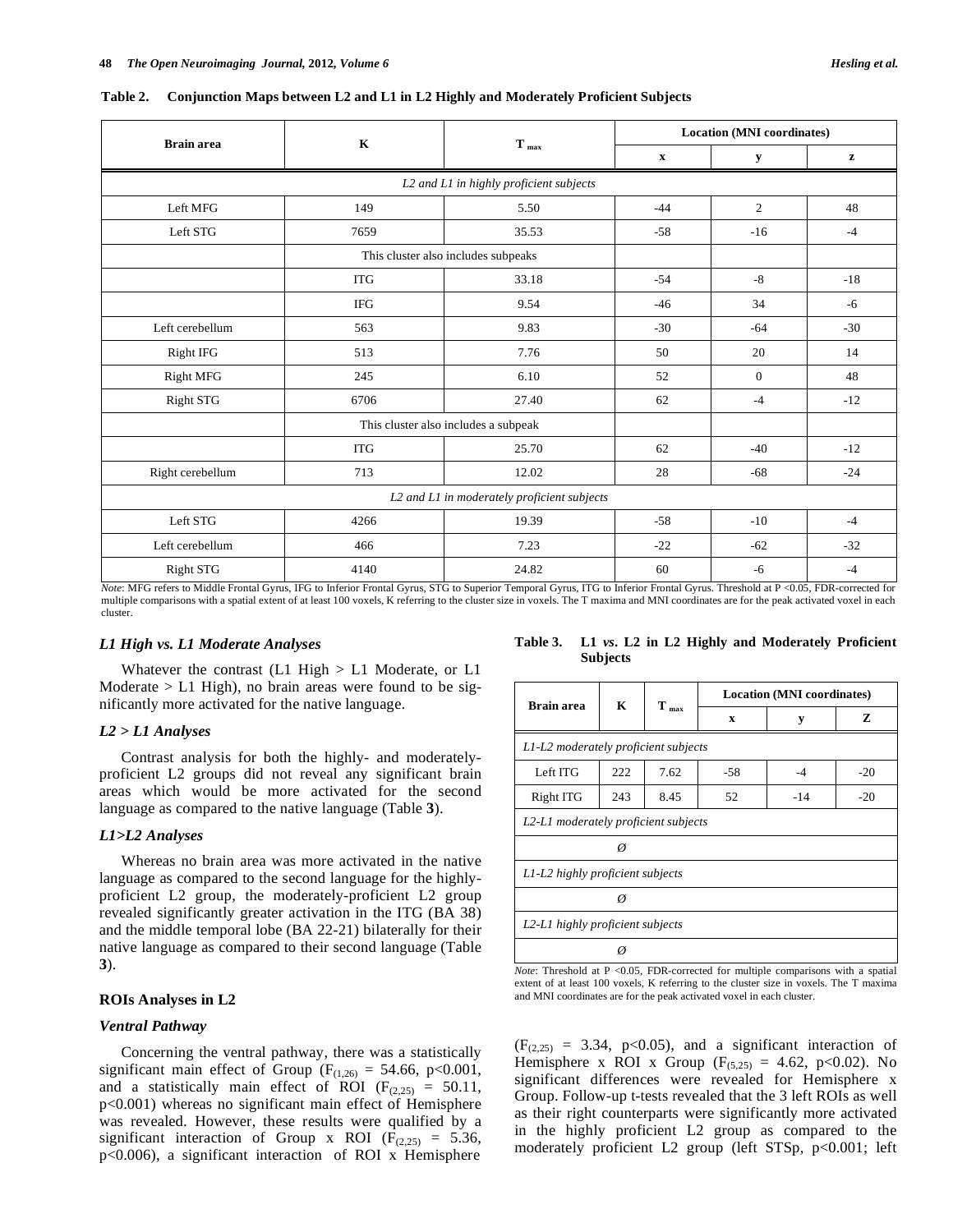

**Fig. (2).** BOLD response increase for the highly proficient L2 subjects as compared to the moderately proficient L2 subjects in ROIs pertaining to the dorsal pathway as well as the three loops for the English stimulus (L2). Mean standard errors bars are indicated for each ROI. Double asterisks (\*\*) above histogram bars indicate a statistically significant difference between the 2 groups (P<0.01).

MTG,  $p<0.001$  and left ITG  $p<0.001$ , right STSp,  $p<0.001$ , right MTG, p<0.001 and right ITG, p<0.001).

### *Dorsal Pathway*

 Concerning the dorsal pathway and the 3 loops, there was a main effect of ROI ( $F_{(9,18)} = 14.04$ , p<0.001) and a main effect of Group ( $F_{(1,26)} = 48.917$ , p<0.001. These results were qualified by a significant interaction of ROI x Group ( $F_{(9,18)}$ )  $= 7.55$ , p $< 0.006$ ). Follow-up t-tests (Fig. 2) revealed that the 3 ROIs pertaining to the dorsal pathway *per se* were significantly more activated in highly-proficient subjects than in moderately-proficient subjects (Spt, p<0.001; F3opd, p <0.002 and F3tv p<0.001). Concerning the loops, 4 ROIs were significantly more activated in the highly-proficient group as compared to the moderately-proficient group: the 2 ROIs pertaining to the loop for the processing of complex sentences (STSp,  $p \le 0.001$ , F2p,  $p \le 0.002$ ), the frontal ROI pertaining to the phonological loop (F3td, p<0.001) and the temporal ROI common to the three loops, T1a,  $(p \le 0.001)$ . The 3 other ROIs, i.e., the 2 ROIs pertaining to the semantic loop (AG and preF3opd) and the temporal ROI (SMG), revealed no significant difference between the 2 groups.

# **Correlations between ROIs Analyses and Post Scanning Aural Dictation Test**

#### *Ventral Pathway*

 Statistical analyses using Pearson correlation revealed that BOLD activation in the left and right STSp, T2ml and pole presented a significant positive correlation coefficient not only with the score of the global perception but also with the score of syntax, phonetics and lexicon (Table **4**).

#### *Dorsal Pathway*

 Statistical analyses using Pearson correlations revealed that BOLD activation in the 3 ROIs pertaining to the dorsal pathway *per se* (i.e., the left Spt, F3opd and F3tv) were positively correlated not only with the score of the global perception but also with the score of syntax, phonetics and lexicon.

 Concerning the loops, BOLD activation in the 2 ROIs pertaining to the complex sentence loop, i.e., STSp and F2p presented a significant positive correlation with the score of syntax. BOLD activation in the F3td ROI pertaining to the phonological loop presented a significant positive correlation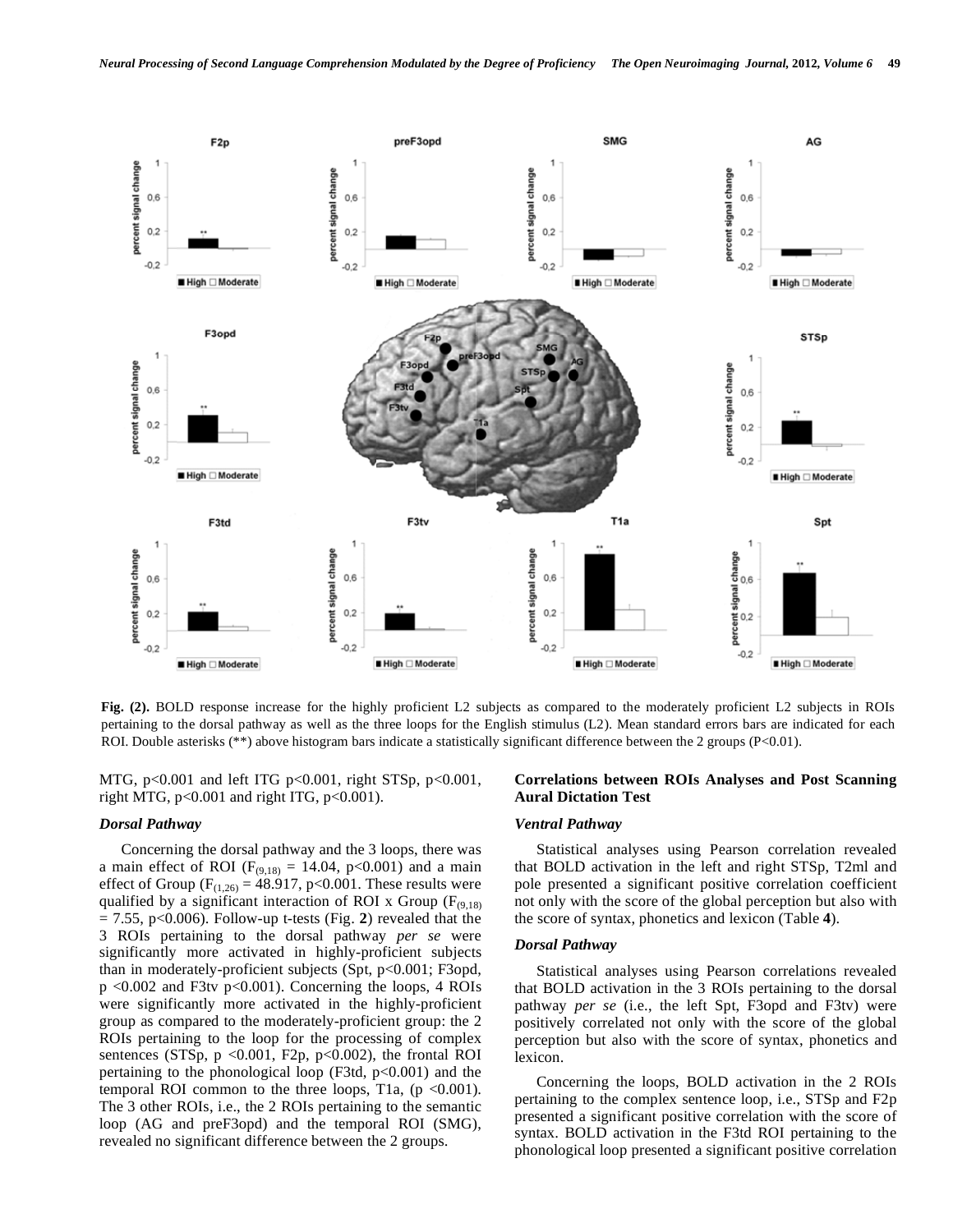| Ventral pathway |                     |               |                  |                |  |
|-----------------|---------------------|---------------|------------------|----------------|--|
|                 | % Global perception | <b>Syntax</b> | <b>Phonetics</b> | <b>Lexicon</b> |  |
| <b>ROIs</b>     | sig                 |               |                  |                |  |
| LSTSp           | $0.609**$           | $0.600**$     | $0.544**$        | $0.597**$      |  |
| RSTSp           | $0.715**$           | $0.662**$     | $0.683**$        | $0.775**$      |  |
| LT2ml           | $0.584**$           | $0.620**$     | $0.516**$        | $0.432*$       |  |
| RT2ml           | $0.573**$           | $0.572**$     | $0.526**$        | $0.495**$      |  |
| Lpole           | $0.631**$           | $0.620**$     | $0.574**$        | $0.621**$      |  |
| Rpole           | $0.612**$           | $0.612**$     | $0.584**$        | $0.469*$       |  |

**Table 4. Bivariate Correlations** 

| <b>RSTSp</b>     | $0.715**$           | $0.662**$              | $0,683**$        | $0.775**$ |
|------------------|---------------------|------------------------|------------------|-----------|
| LT2ml            | $0,584**$           | $0.620**$              | $0.516**$        | $0,432*$  |
| RT2ml            | $0.573**$           | $0.572**$              | $0.526**$        | $0,495**$ |
| Lpole            | $0,631**$           | $0.620**$              | $0.574**$        | $0,621**$ |
| Rpole            | $0,612**$           | $0.612**$              | $0.584**$        | $0,469*$  |
|                  |                     | Dorsal pathway         |                  |           |
|                  | % Global perception | <b>Syntax</b>          | <b>Phonetics</b> | Lexicon   |
| <b>ROIs</b>      | sig                 |                        |                  |           |
| LSpt             | $0.611**$           | $0.602**$              | $0.546**$        | $0,597**$ |
| LF3opd           | $0.540**$           | $0.545**$              | $0.510**$        | $0.428*$  |
| LF3tv            | $0.682**$           | $0.677**$              | $0.621**$        | $0,624**$ |
|                  |                     | Phonological loop      |                  |           |
| <b>LSMG</b>      | 0,356               | 0,385                  | 0,359            | 0,163     |
| LF3td            | $0,804**$           | $0.754**$              | $0.817**$        | $0.733**$ |
|                  |                     | Semantics loop         |                  |           |
| LAG              | 0,120               | 0,119                  | 0,147            | 0,010     |
| preF3opd         | 0,053               | 0,051                  | 0,086            | 0,041     |
|                  |                     | Complex sentences loop |                  |           |
| ${\rm STSp}$     | $0.609**$           | $0,600**$              | $0,544**$        | $0,597**$ |
| F <sub>2p</sub>  | $0,422*$            | $0.411*$               | 0,372            | $0,446*$  |
| T <sub>1</sub> a | $0.660**$           | $0.672**$              | $0.659*$         | $0,436*$  |

sig: Pearson's correlation coefficient

\* significant at 0.01 level, \*: significant at 0.05 level

with the score of phonetics, whereas BOLD activation in the other ROI, SMG, was not significantly correlated with behavioural data. BOLD activation in the 2 ROIs pertaining to the semantic loop were not significantly correlated with behavioural data, whereas BOLD activation in the temporal ROI common to the three loops, T1a, presented a significant positive correlation with the score of syntax, phonetics and lexicon (Table **4**).

### **Functional Connectivity Analysis in L2**

 The functional connectivity analysis in highly-proficient L<sub>2</sub> subjects revealed that not only the bilateral temporal lobes (STSp, MTG, ITG) but also the left articulatory loop (BA 6- 44) and its right counterpart were significantly correlated with the starting point of the left dorsal pathway (left Spt) during L2-connected speech listening. Conversely, moderately proficient L2 subjects exhibited only a significant correlation between the left Spt and the bilateral STG and MTG as well as the bilateral BA 6 (Fig. **3**, Table **5**).

#### **DISCUSSION**

 This investigation examined brain mechanisms underlying the processing of connected prosodic speech comprehension in moderately- and highly-proficient late second language learners. A main finding was that L1 and L2-connected prosodic speech stimuli were found to share the same neural network encompassing both the dorsal and ventral pathways in highly-proficient L2 subjects. This finding is in accordance with previous studies [14-17]. On the contrary, moderately-proficient L2 subjects presented no significant activation in the whole ventral pathway while processing L2 and L1, since they only exhibited common activations in the STS and the MTG. These results also concord with the PET study by Perani [5] which revealed that while L1 elicited bilateral activations in the STS and left activation in the IFG, not only did L2 clearly induce less activation in the bilateral STS (which was circumscribed to the posterior and middle STS bilaterally) but it also induced less activation in the left IFG due to the poor L2 mastery. In a related study, Dehaene [19] used an auditory fMRI paradigm at the sentence level in moderately-proficient subjects in L2 and observed less activation and higher inter-subject variability for L2 than for L1 in the left STG. As it has been argued that the temporal poles are crucial to sentence comprehension [33, 40] and are multimodal association areas, it is likely that syntactic, semantic and episodic information is integrated in this brain area to transform the language input into meaningful representations. In the case of language comprehension, the temporal poles could implement propositionalization, i.e. the process required for combining words into semantically based content units [41]. This process clearly uses prosodic,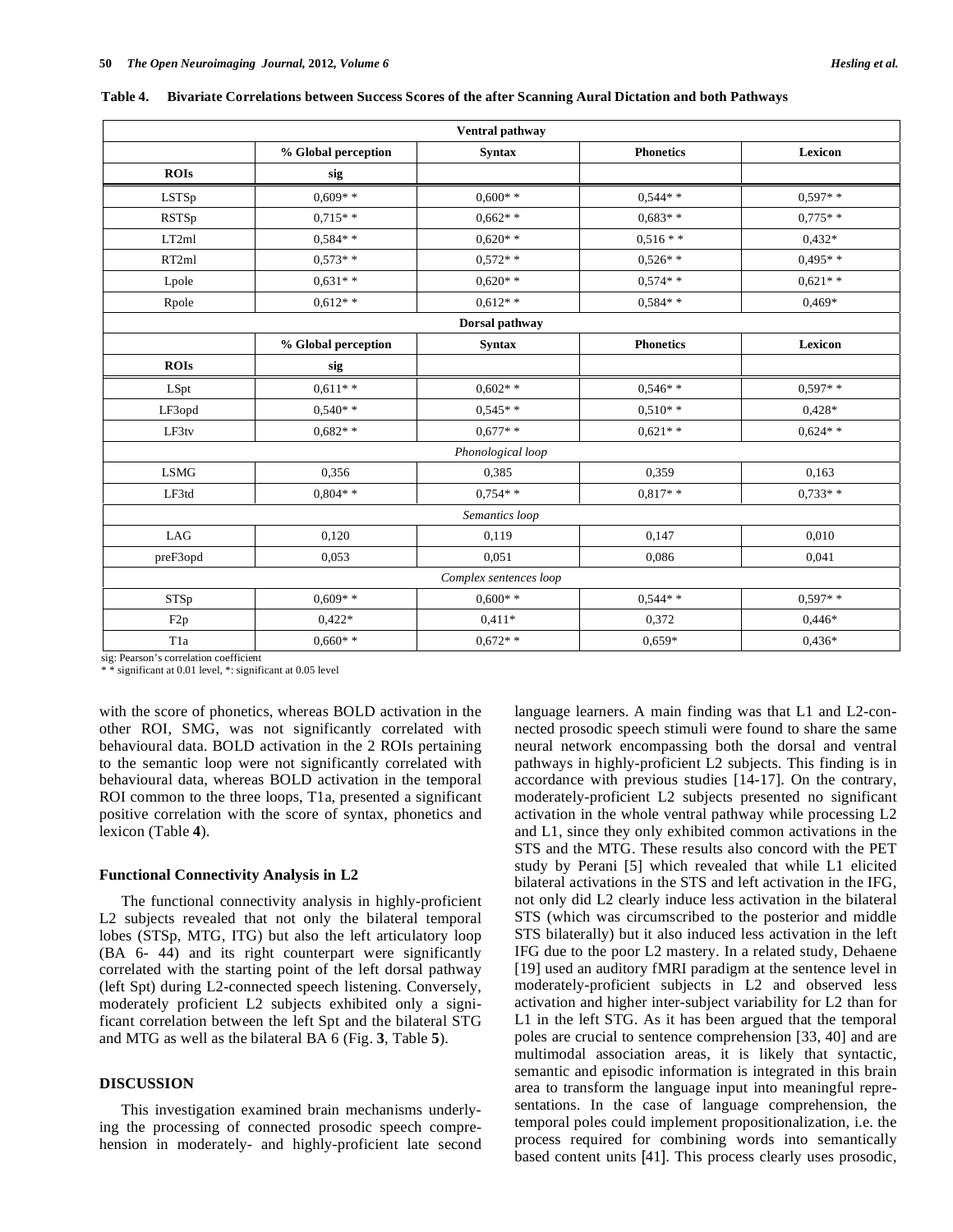

Fig. (3). Functional connectivity identifying brain areas functionally correlated with the starting point of the left dorsal pathway (left Spt) for the English stimulus (L2) in highly proficient L2 subjects (**A**) and in moderately proficient L2 subjects (**B**). Threshold at P<0.01 FDRcorrected for multiple comparisons with a spatial extent of at least 100 voxels.

syntactic and lexical information to derive a semantic representation [42]. Moreover, temporal activity has been shown to increase with the linguistic complexity of the stimulus [43, 44]. The lower activation observed in this region in L2 relative to L1 in moderately-proficient L2 subjects could indicate that these subjects failed to combine the linguistic, pragmatic and affective structures of L2 speech stimuli.

 A second important finding concerns the fact that L2 entails more activation in both the ventral and dorsal pathways and in the dorsal right counterpart in highly-proficient subjects as compared to moderately-proficient subjects. Concerning the ventral pathway, the 3 ROIs of STSp, MTG and ITG were found to be significantly more activated bilaterally in the L2 highly-proficient group than in the moderately-proficient L2 group. Furthermore, significant positive correlations between these 3 ROIs and the score of global perception as well as the score of syntax, phonetics and lexicon revealed that the more these brain structures are activated, the more accurately subjects performed the tasks. Taken together, it can be hypothesized that moderatelyproficient subjects have difficulties in meeting the required task, suggesting that the degree of language proficiency seems to be a critical factor in shaping the neuronal organization of language [15, 17]. The reduced activation of the MTG could reflect the absence of highly automatized and efficient processes of acoustic phonological processing in L2 as compared to L1, since the MTG has been postulated to be involved in sentence evaluation and sentential integration [45]. As for the STSp, it has been reported to be involved in the processing of the semantic integration of complex linguistic material in L1 [46, 47] and more particularly in the linkage of linguistic structures to meaning [48, 49]. The lesser involvement of the STSp in the L2 moderately-proficient group could mean that these subjects are less successful in extracting specific cues from the L2 stimuli to relate them to meaning.

 Concerning the dorsal pathway, which is strongly leftdominant, this sensory motor loop provides the functional anatomic basis for verbal working memory [50], i.e., the ability to use articulatory-based processes (rehearsal) to keep auditory based representations (storage) active. It appears that neither the Spt area nor its projections in BA 44 (F3opd, F3tv) were significantly recruited by the moderately proficient L2 subjects, which would mean that these subjects failed to recruit the dorsal stream in the same way as highly proficient L2 subjects. The Spt area can be considered as a transitional zone between the perception and semantic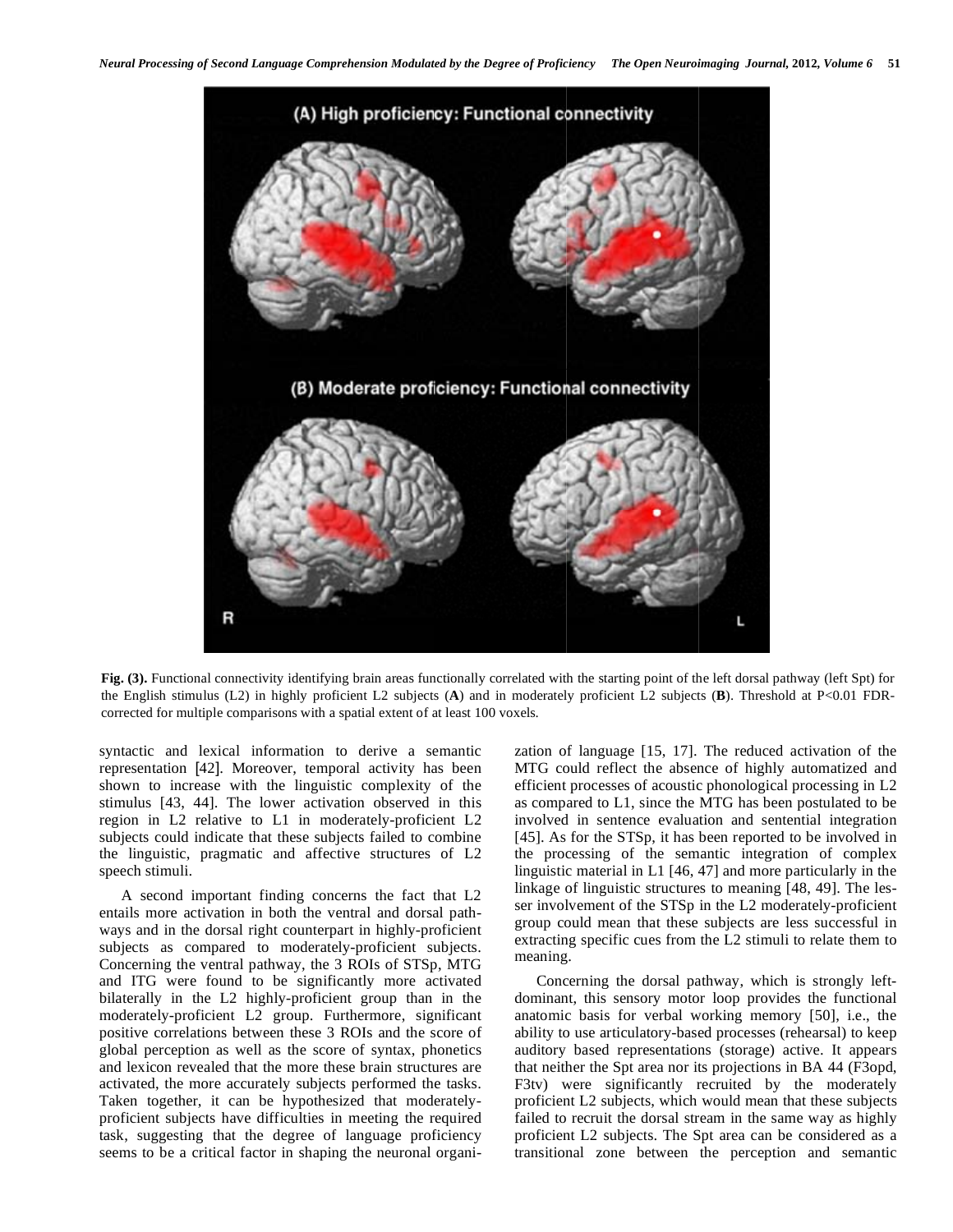| <b>Brain</b> area |             |                                      | <b>Location (MNI coordinates)</b> |                |           |
|-------------------|-------------|--------------------------------------|-----------------------------------|----------------|-----------|
|                   | $\mathbf K$ | $\mathbf{T}_{\text{max}}$            | $\boldsymbol{\mathrm{X}}$         | y              | ${\bf z}$ |
|                   |             | L2 highly proficient subjects        |                                   |                |           |
| Left MFG          | 532         | 14.79                                | $-44$                             | $-4$           | 50        |
|                   |             | This cluster also includes a subpeak |                                   |                |           |
|                   | IFG         | 8.14                                 | $-42$                             | $\overline{4}$ | 30        |
| Left STG          | 8126        | 38.59                                | $-56$                             | $-14$          | $-6$      |
|                   |             | This cluster also includes subpeaks  |                                   |                |           |
|                   | <b>ITG</b>  | 15.22                                | $-46$                             | $-2$           | $-18$     |
|                   | <b>IFG</b>  | 9.54                                 | $-46$                             | 34             | 26        |
| Left cerebellum   | 321         | 5.76                                 | $-22$                             | $-56$          | $-24$     |
| <b>Right MFG</b>  | 277         | 7.60                                 | 58                                | $-2$           | 50        |
| <b>Right IFG</b>  | 171         | 7.10                                 | 40                                | 22             | 24        |
| Right STS         | 4841        | 17.97                                | 68                                | $-14$          | -6        |
| Right MTG         | 114         | 6.07                                 | 40                                | $-50$          | $-4$      |
| Right cerebellum  | 625         | 9.83                                 | 32                                | $-66$          | $-32$     |
|                   |             | L2 moderately proficient subjects    |                                   |                |           |
| Left STS          | 4910        | 28.05                                | $-58$                             | $-12$          | $-8$      |
| Left cerebellum   | 133         | 7.49                                 | $-26$                             | $-60$          | $-32$     |
| <b>Right STS</b>  | 3776        | 21.54                                | 62                                | $-8$           | $-8$      |
| Right cerebellum  | 307         | 8.21                                 | 28                                | $-62$          | $-32$     |

**Table 5. Functional Connectivity in L2 Moderately and Highly Proficient Subjects** 

Note: Threshold at P <0.01, FDR-corrected for multiple comparisons with a spatial extent of at least 100 voxels, K referring to the cluster size in voxels. The T maxima and MNI coordinates are for the peak activated voxel in each cluster.

integration of L1 auditory speech stimuli and is involved in either phonology or semantics [33]. Moderately proficient L2 subjects' abilities to decipher phonological cues and transform them into semantic units were less developed than in the highly-proficient L2 subjects. The ultimate projections to Broca's area were also significantly less recruited in the moderately-proficient subjects as compared to the highlyproficient subjects, a finding likely due to their difficulties in recruiting the working memory system. This assumption is supported by the functional connectivity analysis which revealed that the left pars triangularis (F3td, F3tv) and its right counterpart were significantly correlated with the starting point of the left dorsal pathway (left Spt) in highlyproficient subjects, whereas no correlation between the left pars triangularis (Broca's area) and the left Spt was observed in moderately-proficient subjects. The latter result is in accordance with previous work suggesting a functional connection between the auditory cortex and the prefrontal associative cortex involved both in the retrieval and rehearsal of auditory information and in auditory working memory in L1 [44, 51-56]. Moreover, the significant correlation between the right BA 44 and the left Stp in highly proficient subjects (and the lack of correlation in moderately-proficient subjects) is of considerable interest since this right area was also revealed to be more activated in our highly-proficient L2 subjects. This area has been reported to be involved in durational processes and in temporal analyses [57-60]. More specifically, rhythm analysis tasks have revealed either a bilateral prefrontal activation (BA 6-44), [59] or a right lateralized activation [55, 61, 62]. In addition, this specific region has been reported to be involved in the recognition of the so-called "emotional prosody" [63-66]. Taken together,

this could mean that highly-proficient L2 subjects present a mastery of the prosodic dimension which would be the basis underlying the linguistic dimension, whereas moderatelyproficient L2 subjects would miss this prosodic basis.

 Concerning loops within the dorsal pathway, it has been postulated that a loop for semantics would involve the Angular Gyrus (AG) and a part of the inferior frontal gyrus (pre pars opercularis, PrF3op). The AG could be the site where semantic associations are made, whereas PrF3op could be the region where the selection among semantic knowledge elicited by task requirements is computed [67]. Interestingly, our two groups did not demonstrate any differences in activation in both the AG and the PrF3op, suggesting that semantics is equally acquired for each group, which would mean that one of the first speech components acquired in L2 is semantics. This is in accordance with an fMRI study reporting that lexical-semantic processing seems to be the easiest speech component mastered in L2 acquisition [9]. A loop for phonology would involve the Supra Marginal Gyrus (SMG) and a part of the inferior frontal gyrus (pars triangularis, F3td) [33]. Interestingly, no differences were found between our two groups for the SMG, but the F3td frontal region revealed a highly significant reduction of activation in moderately-proficient L2 subjects. The left SMG is associated with phonological processing [68, 69] and has recently been viewed as the starting point of the working memory loop for phonology which then projects frontally [33]. This would mean that moderately-proficient L2 subjects could analyze the acoustic cues as being speech sounds, but were unable to combine these phonemes into phonological units, which can be inferred from the lower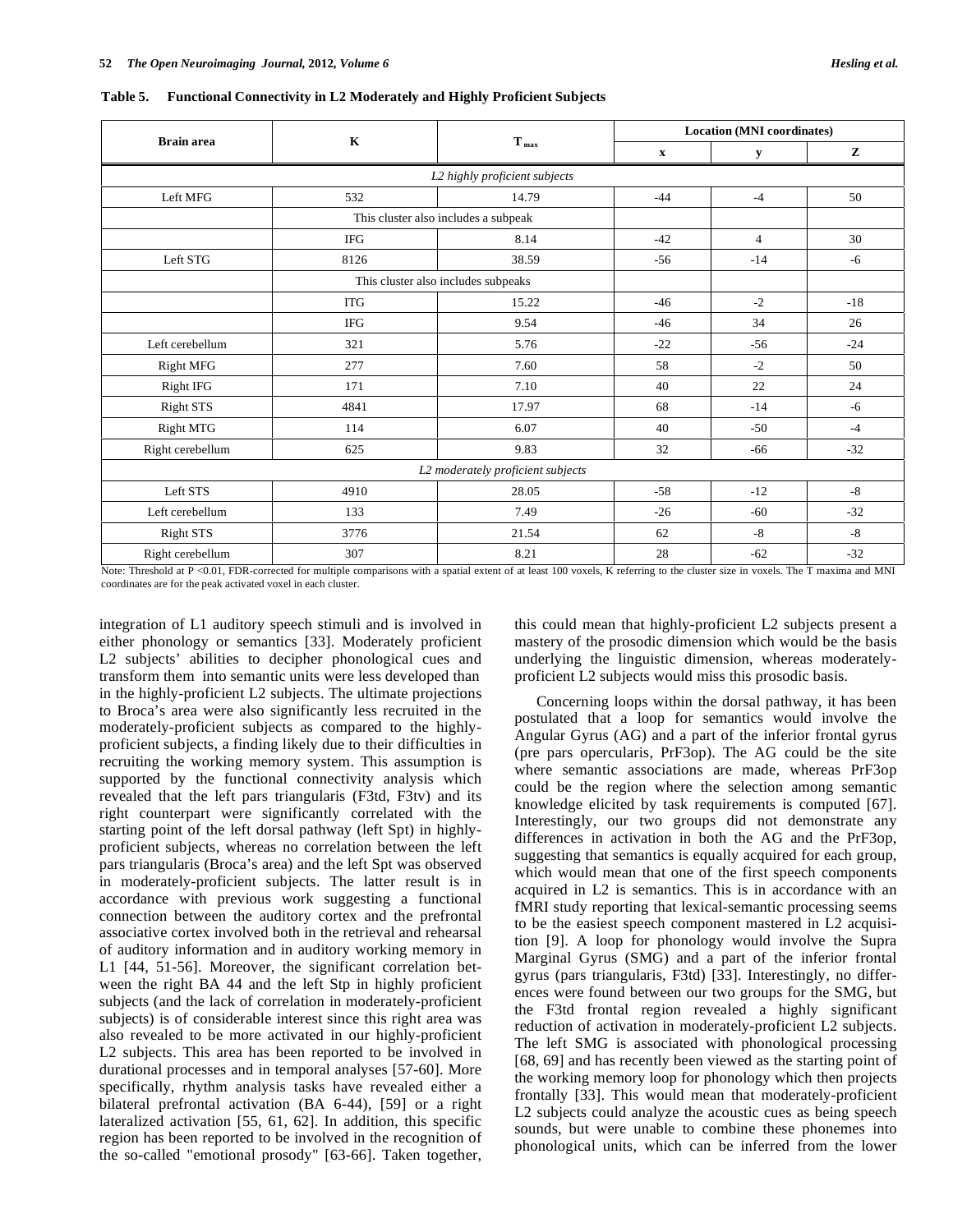activity in F3td. This assumption is supported by the significant positive correlation between F3td and the global perception score as well as with the phonetics score. A third loop dedicated to the processing of complex sentences may involve the posterior Superior Temporal Sulcus (STSp) and the posterior middle frontal gyrus (F2p), and it is believed to be involved in the integration of complex verbal material underlying the comprehension of complex sentences, dialogues and connected speech. Not surprisingly, both areas (STSp and F2p) revealed a highly significant reduction of activation in moderately-proficient L2 subjects as compared to highly-proficient L2 subjects. In fact, moderately-proficient L2 subjects would miss altogether the grammatical and syntactic information of the L2-connected speech stimulus and only process the semantic information, a possibility which is supported by the significant positive correlation between these 2 brain regions, STSp and F2p, and the global perception and syntactic scores.

### **GENERAL CONCLUSION**

 This study demonstrates that in the case of high L2 proficiency, L2 and L1 share the same neural network encompassing the ventral pathways bilaterally and the dorsal pathway, whereas moderately-proficient L2 subjects fail to recruit the dorsal pathway and some brain areas involved in the ventral pathway bilaterally in L2 relative to L1. Moreover, concerning the processing of L2 auditory comprehension, moderately-proficient L2 subjects presented less activation in the dorsal pathway and in the loops devoted to complex sentence comprehension and phonology, as well as in some brain areas encompassing the ventral pathway as compared to highly-proficient L2 subjects. The modifications in brain activity within the dorsal and the ventral pathways according to second language proficiency strongly suggest that different processes of the second language are supported by differences in the integrated activity within distributed networks that include the left STSp, the left Spt and the left pars triangularis. Since the present investigation restricted the analysis of L2 processing to two groups of moderate and high degrees of proficiency, an interesting future study could manipulate the degree of proficiency by assessing a continuum from L2 beginners to L2 bilinguals, which would allow for a better characterization of the gradual mastering of L2.

# **FUNDING**

 The research was supported by INSERM (contrat d'interface INSERM/Université Victor Segalen to IH) and Pôle Aquitaine Santé to MA.

# **CONFLICT OF INTEREST**

None declared.

### **ACKNOWLEDGEMENTS**

 The authors would like to thank Dr. Anne-Marie Carassou and Dr. Ray Cooke for editing the English version of the manuscript.

### **REFERENCES**

- [1] Fabbro F. The bilingual brain: Cerebral representation of languages. Brain Lang 2001; 79: 211-22.
- [2] Briellmann RS, Saling MM, Connell AB, Waites AB, Abbott DF, Jackson GD. A high-field functional MRI study of quadri-lingual subjects. Brain Lang 2004; 89: 531-42.
- [3] Hasegawa M, Carpenter PA, Just MA. An fMRI study of bilingual sentence comprehension and workload. NeuroImage 2002; 15: 647- 60.
- [4] Klein D, Zatorre R, Milner B, Meyer E, Evans A. Left putaminal activation when speaking a second language: evidence from PET. Neuro Report 1994; 5: 2295-7.
- [5] Perani D, Dehaene S, Grassi F, *et al*. Brain processing of native and foreign languages. Neuro Report 1996; 7: 2439-44.
- [6] Perani D. Functional neuroimaging and the bilingual brain. Friulian J Sci 2003; 4: 115-31.
- [7] Price CJ, Green D, von Studnitz R. A functional imaging study of translation and language switching. Brain 1999; 122: 2221-36.
- [8] V Vingerhoets G, Van Borsel J, Tesink C, *et al*. Multilingualism: an fMRI study. NeuroImage 2003; 20: 2181-96.
- [9] Wartenburger I, Heekeren, HR, Abutalebi J, Cappa SF, Villringer A, Perani D. Early setting of grammatical processing in the bilingual brain. Neuron 2003; 37: 159-70.
- [10] Yetkin O, Yetkin FZ, Haughton VM, Cox RW. Use of functional MR to map language in multilingual volunteers. Am J Neuroradiol 1996; 17: 473-7.
- [11] Abutalebi J, Cappa SF, Perani D. The bilingual brain as revealed by functional neuroimaging. Bilingualism Lang Cogn 2001; 4(02): 179-90.
- [12] Kim KHS, Relkin NR, Lee KM, Hirsch J. Distinct cortical areas associated with native and second languages. Nature 1997; 388: 171-4.
- [13] Perani D, Abutalebi J. The neural basis of first and second language processing. Curr Opin Neurobiol 2005; 15: 202-6.
- [14] Klein D, Miner B, Zatorre R, Meyer E, Evans A. The neutral substrates underlying word generation: A bilingual functionalimaging study. Proc Natl Acad Sci USA 1995; 92: 2899-903.
- [15] Chee MWL, Caplan D, Soon CS, *et al*. Processing of visually presented sentences in Mandarin and English studied with fMRI. Neuron 1999; 23: 127-37.
- [16] Illes J, Francis WS, Desmond JE, *et al*. Convergent cortical representation of semantic processing in bilinguals. Brain Lang 1999; 70: 347-63.
- [17] Perani D, Paulesu E, Sebastian-Galles N, *et al*. The bilingual brain: Proficiency and age of acquisition of the second language. Brain 1998; 121: 1841-52.
- [18] Chee MW, Soon CS, Lee HL, Pallier C. Left insula activation: A marker for language attainment in bilinguals. Proc Natl Acad Sci USA 2004; 101: 15265-70.
- [19] Dehaene S, Dupoux E, Mehler J, *et al*. Anatomical variability in the cortical representation of first and second language. Neuroreport 1997; 8: 3809-15.
- [20] Golestani N, Alario FX, Meriaux S, Le Bihan D, Dehaene S, Pallier C. Syntax production in bilinguals. Neuropsychologia 2006; 44: 1029-40.
- [21] Troubeztkoy N, Ed. Principes de phonologie. Strasbourg: Klincksieck 1939.
- [22] Neufeld G. Phonological asymmetry in second language learning and performance. Lang Learn 1988; 38(4): 531-59.
- [23] Flege J. The production of new and similar phones in a foreign language: evidence for the effect of equivalence classification. J Phonetics 1987; 15: 47-65.
- [24] Flege J, Eefting W. Production and perception of English stops by native Spanish speakers. J Phonetics 1987; 15: 67-83.
- [25] Binder JR, Frost JA, Hammeke TA, Rao SM, Cox RW. Function of the left planum temporale in auditory and linguistic processing. Brain 1996; 119: 1239-47.
- [26] Binder JR, Frost MS. Functional MRI studies of language processing in the brain. Neurosci News 1998; 1: 15-23.
- [27] Hickok G, Poeppel D. Dorsal and ventral streams: a framework for understanding aspects of the functional anatomy of language. Cognition 2004; 92(1-2): 67-99.
- [28] Rauschecker JP, Tian B. Mechanisms and stream for processing "what" and "where" in auditory cortex. Proc Natl Acad Sci USA 2000; 97: 11800-6.